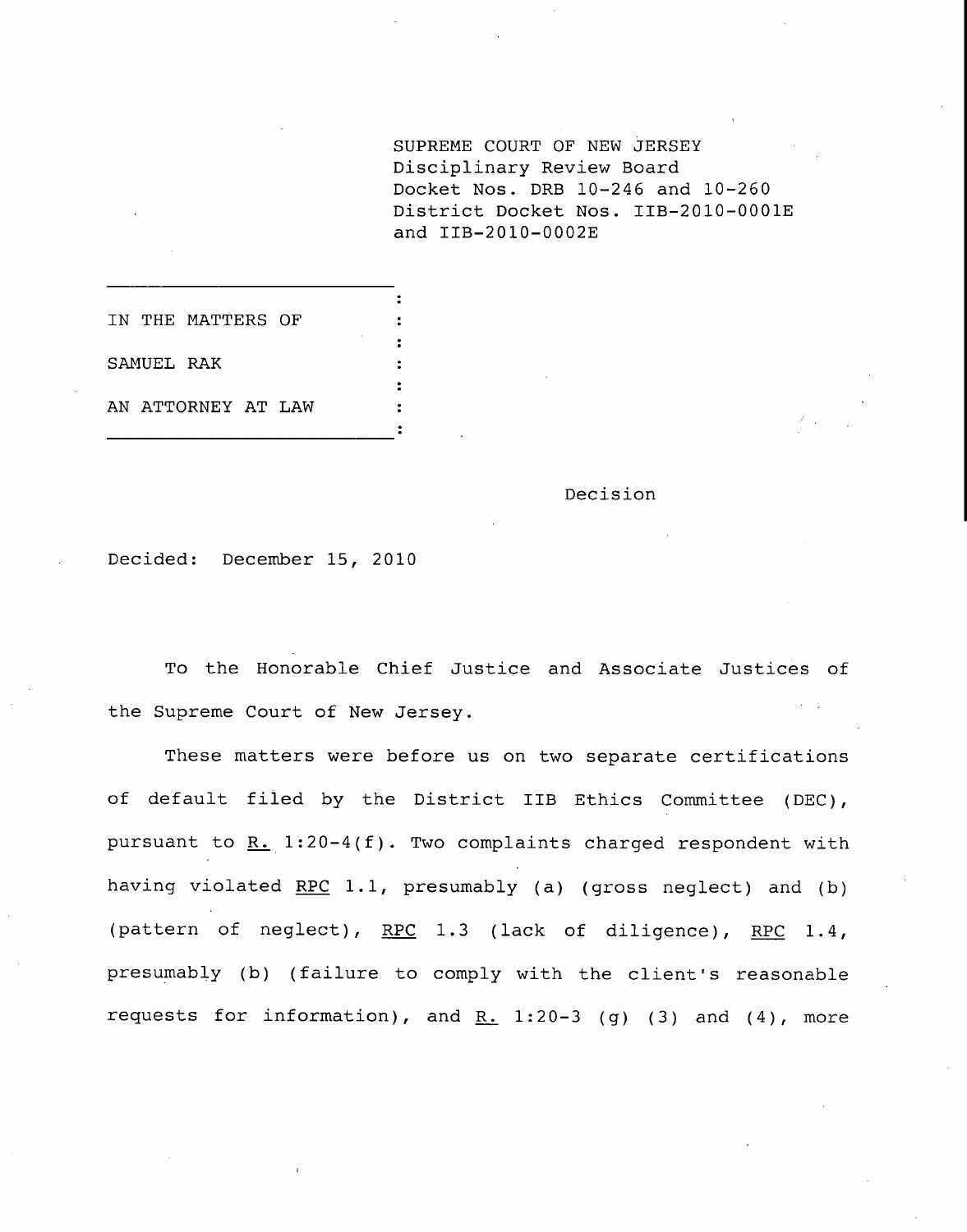properly RPC 8.1(b) (failure to cooperate with. disciplinary authorities).

Respondent was admitted to the New Jersey bar in 1985. On September i0, 2010, he was reprimanded for gross neglect, lack of diligence, failure to communicate with the client, and failure to cooperate with an ethics investigation. In re Rak, 203 N.J. 381 (2010) (the Nasseripour matter).

## I. The Caracciolo Matter - Docket No. DRB 10-246 (District **Docket No. IIB-2010-0001E)**

Service of process was proper in this matter. On June 15, 2010, the DEC sent a copy of the complaint to respondent by both certified and regular mail, pursuant to R. 1:20-4(d), at his office address, 135 Fort Lee Road, Leonia, New Jersey 07605.

According to the certification of service, the certified mail card was returned indicating receipt, on June 18, 2010, by "S. Cohen." The regular mail was not returned.

On July 9, 2010, the DEC sent respondent a "five-day" letter, notifying him that, unless he filed an answer to the complaint within five days of the date of the letter, the matter would be certified directly to us, pursuant to R. 1:20-4(f). The letter was sent by regular mail to respondent's Fort Lee Road

 $\overline{2}$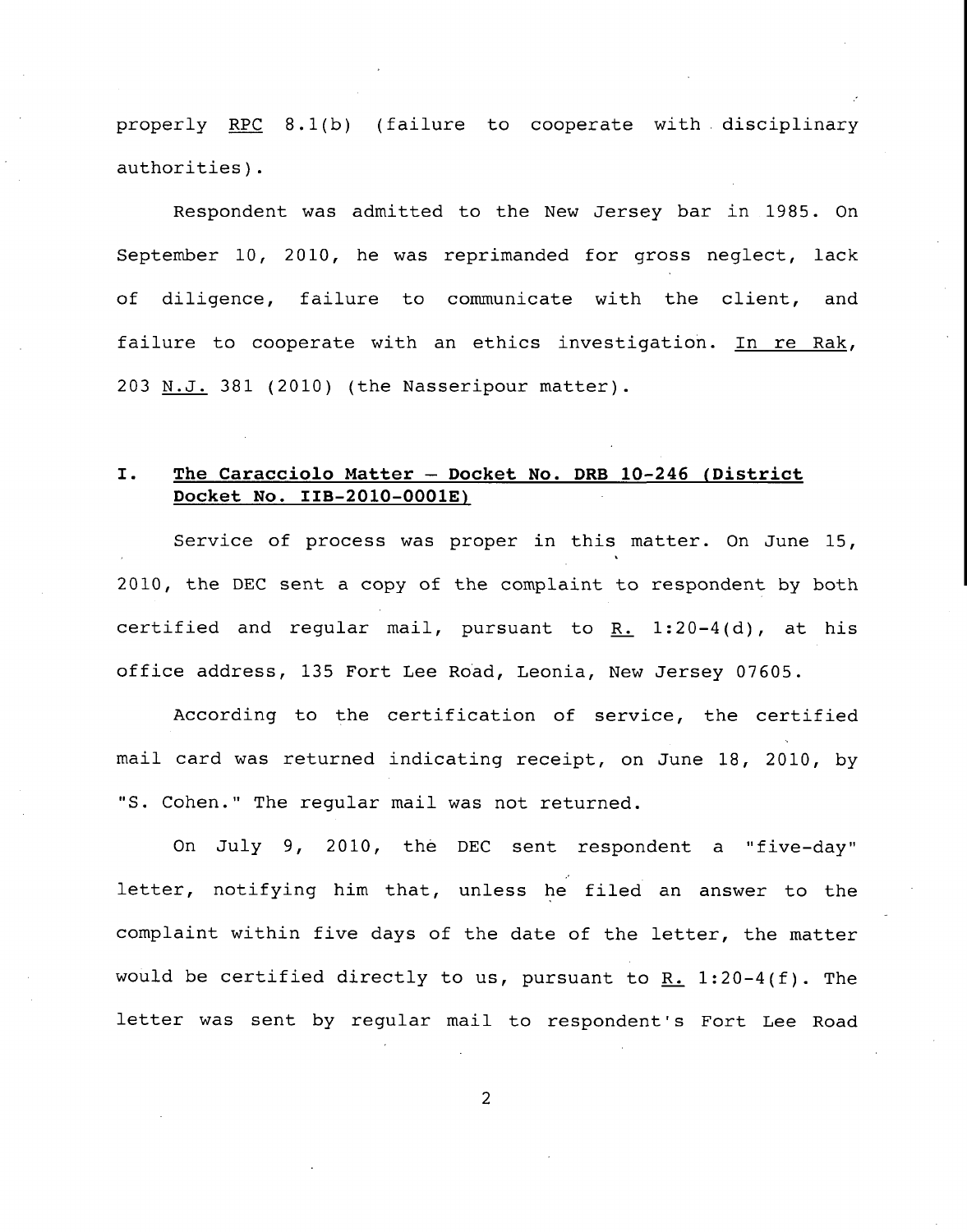office address. The certification is silent about the delivery status of the letter.

Respondent did not file an answer to the complaint.

At a time not specified in the complaint, respondent was retained by Michael Caracciolo to file a bankruptcy petition. At the initial meeting with respondent, Caracciolo gave him "all but \$300 of the required fee, which was due, and was paid on the date of the court appearance."

Respondent did not file the bankruptcy petition for eleven months thereafter. When Caracciolo telephoned respondent about delays in the case, respondent failed to return those calls. On those occasions when Caracciolo met with respondent to discuss the case, respondent appeared "hours late" or not at all. At one meeting, for which respondent was hours late, he blamed his secretary for the delay in filing the bankruptcy petition. According to the complaint, respondent had employed "at least" four different secretaries, during the eleven months in question.

Although Caracciolo successfully obtained a bankruptcy discharge, it was ineffective against one creditor, Washington Mutual (WaMu), to whom he owed \$4,500. Respondent had failed to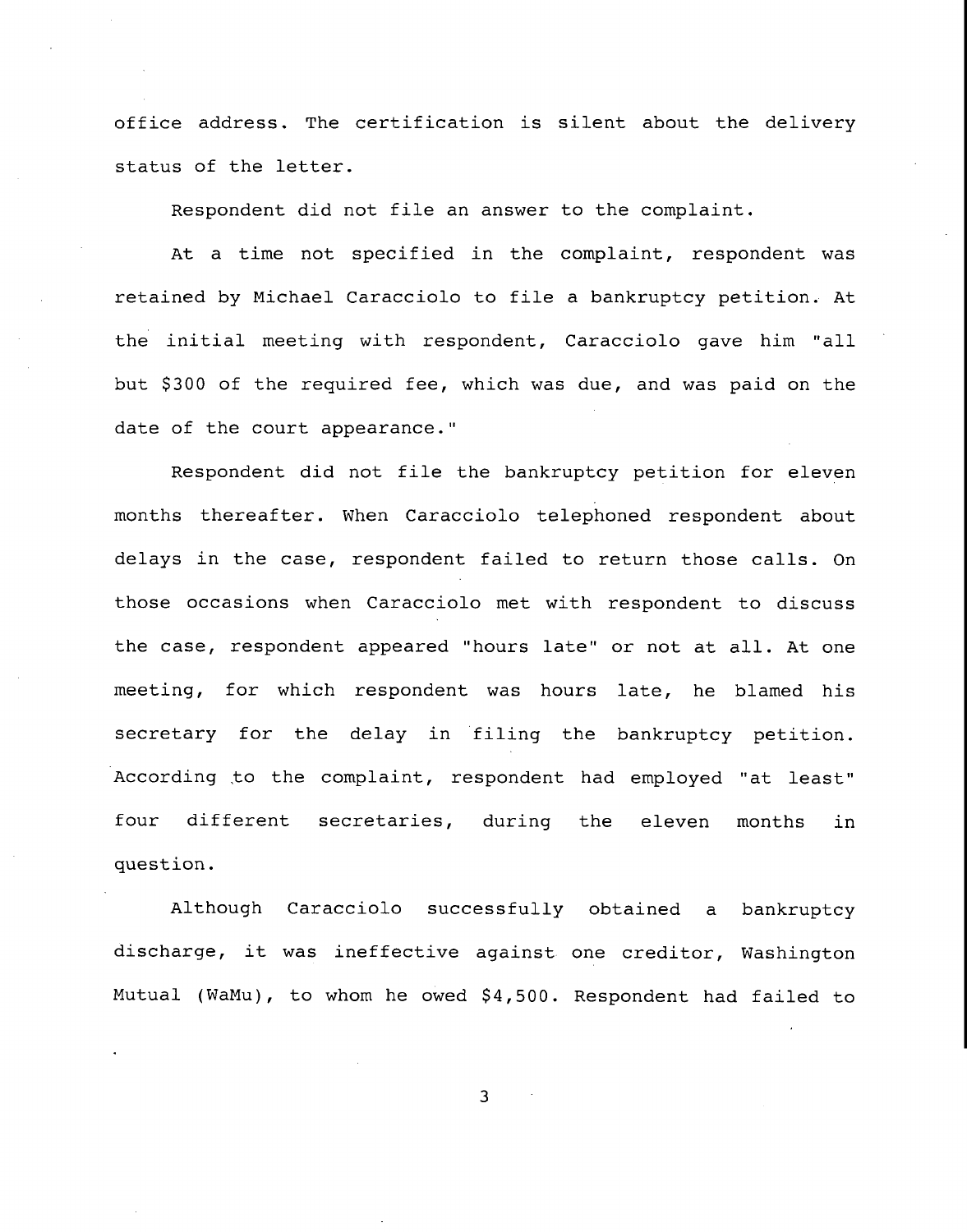name WaMu as a creditor. As of June 11, 2010, the date of the complaint, Caracciolo's debt to WaMu had not been extinguished.

The ethics grievance was filed in January 2010. On January 26, 2010, the investigator sent respondent a letter requesting his reply to the grievance. Hearing nothing, on February 18, 2010, the investigator sent a second letter. Respondent ignored that correspondence as well.

## II. The Rivas Matter - Docket No. DRB 10-260 (District Docket **No. IIB-2010-0002E)**

Service of process was proper in this matter. On June 15, 2010, the DEC sent a copy of the complaint to respondent by both certified and regular mail, pursuant to R. 1:20-4(d), at his Fort Lee Road office address.

According to the certification of service, the certified mail card was returned indicating receipt, on June 18, 2010, by "S. Cohen." The regular mail was not returned.

Respondent did not file an answer to the complaint.

At a time not specified in the complaint, respondent was retained by Maria Rivas to file a bankruptcy petition. She paid respondent a total of \$1,850 for the representation. Respondent

 $\overline{4}$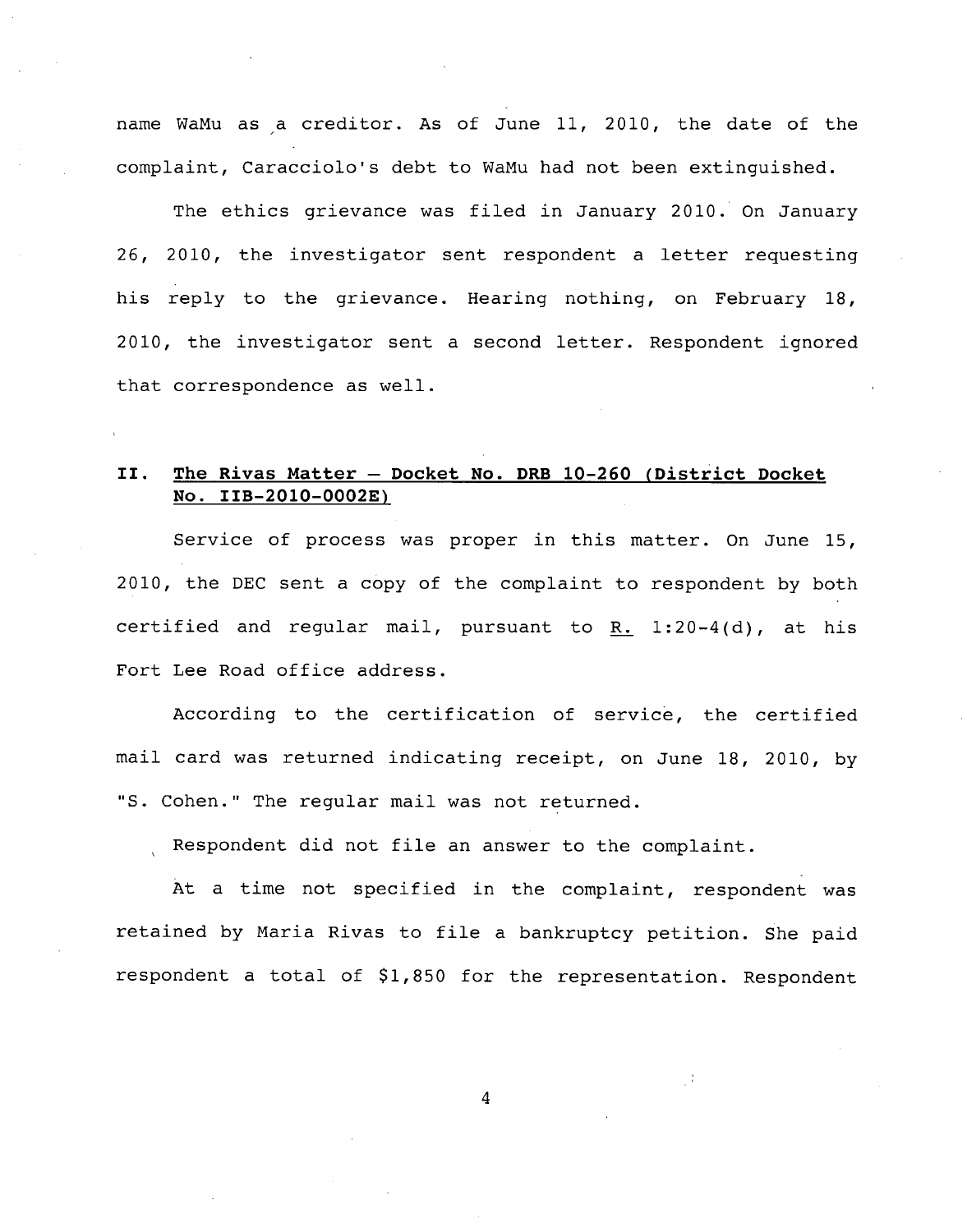advised her that the petition would take two or three months to file.

According to Rivas, respondent took no action on her behalf for the next two years. When she finally spoke to him, in October 2009, he promised to file her petition within one week, but did not do so. In December 2009, when Rivas filed the grievance against respondent, she "was still waiting for a docket number in the bankruptcy matter."

Rivas also advised ethics authorities that, when she visited respondent's office to obtain information about her case, he avoided her. He also failed to take her telephone calls.

In early April 2010, Rivas learned that her case had been dismissed. She returned to respondent's office to discuss the case. Although respondent told her that she had "nothing to worry about," as of April 20, 2010, Rivas had received nothing from respondent to indicate that he had taken any new action on her behalf.

According to the complaint, respondent's delay in filing the petition was so lengthy that Rivas was forced to repeat a mandatory debtor's "on-line course which costs fifty dollars," because the first course had "expired."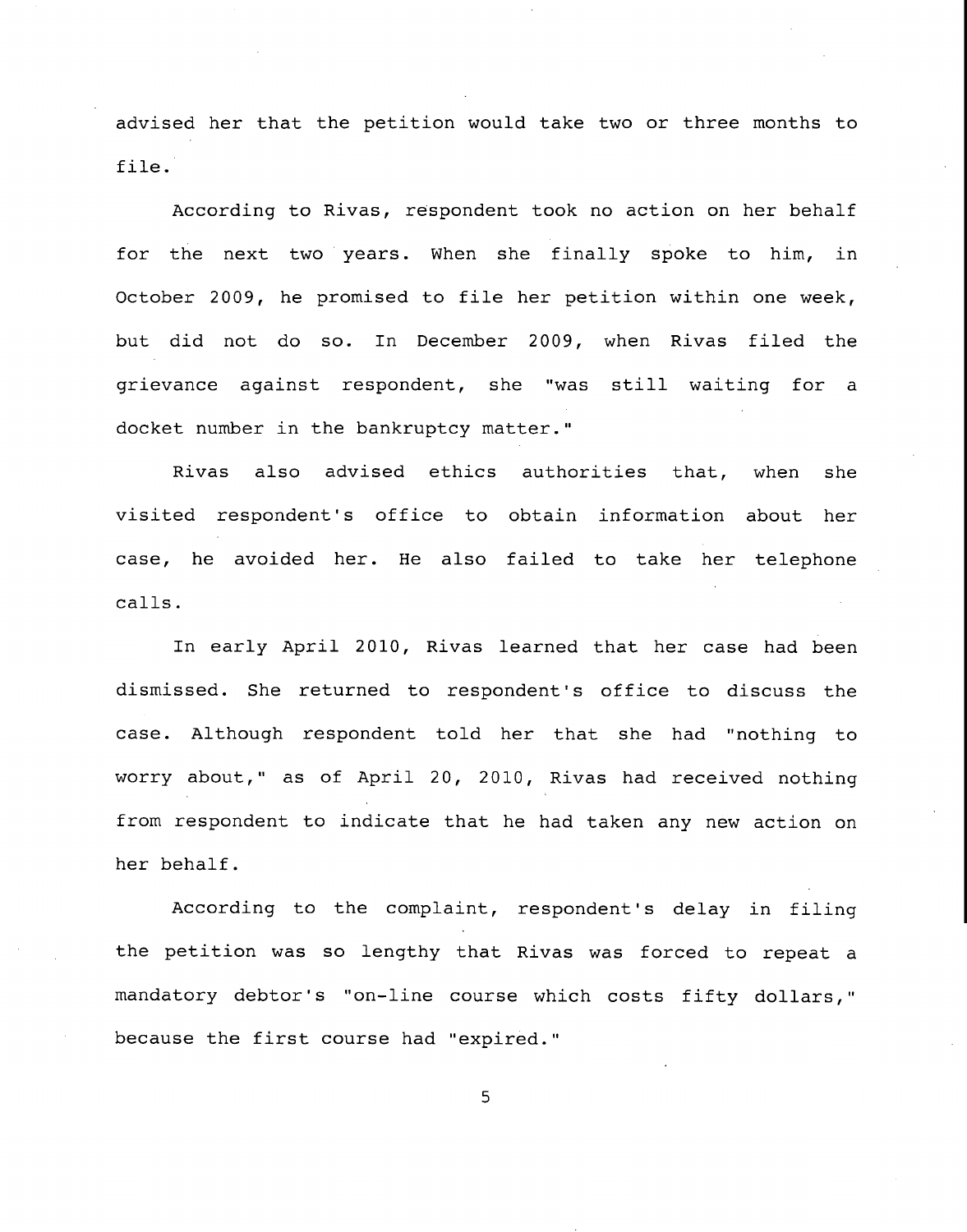On January 26, 2010, the DEC investigator wrote to respondent, seeking a reply to Rivas' December 2009 grievance. Respondent did not reply to the investigator's request for information. On February 18, 2010, the investigator sent a second letter, but respondent ignored that request as well.

The facts recited in the Caracciolo and Rivas complaints support the charges of unethical conduct in both matters. Respondent's failure to file answers is deemed an admission that the allegations of the complaint are true and that they provide a sufficient basis for the imposition of discipline. R. 1:20-  $4(f)(1)$ .

Respondent was retained by Caracciolo for representation in a bankruptcy matter. Respondent then took eleven months, an extraordinarily long period of time, to file the bankruptcy petition. Thereafter, respondent seemingly abandoned his client, after failing to name WaMu as a creditor. As a result, Caracciolo's \$4,500 debt to WaMu was never extinguished in the bankruptcy proceedings. Respondent's inaction constituted gross neglect and lack of diligence, violations of RPC 1.1(a) and RPC 1.3, respectively.

Caracciolo also tried repeatedly to obtain information about the status of his bankruptcy case, but respondent ignored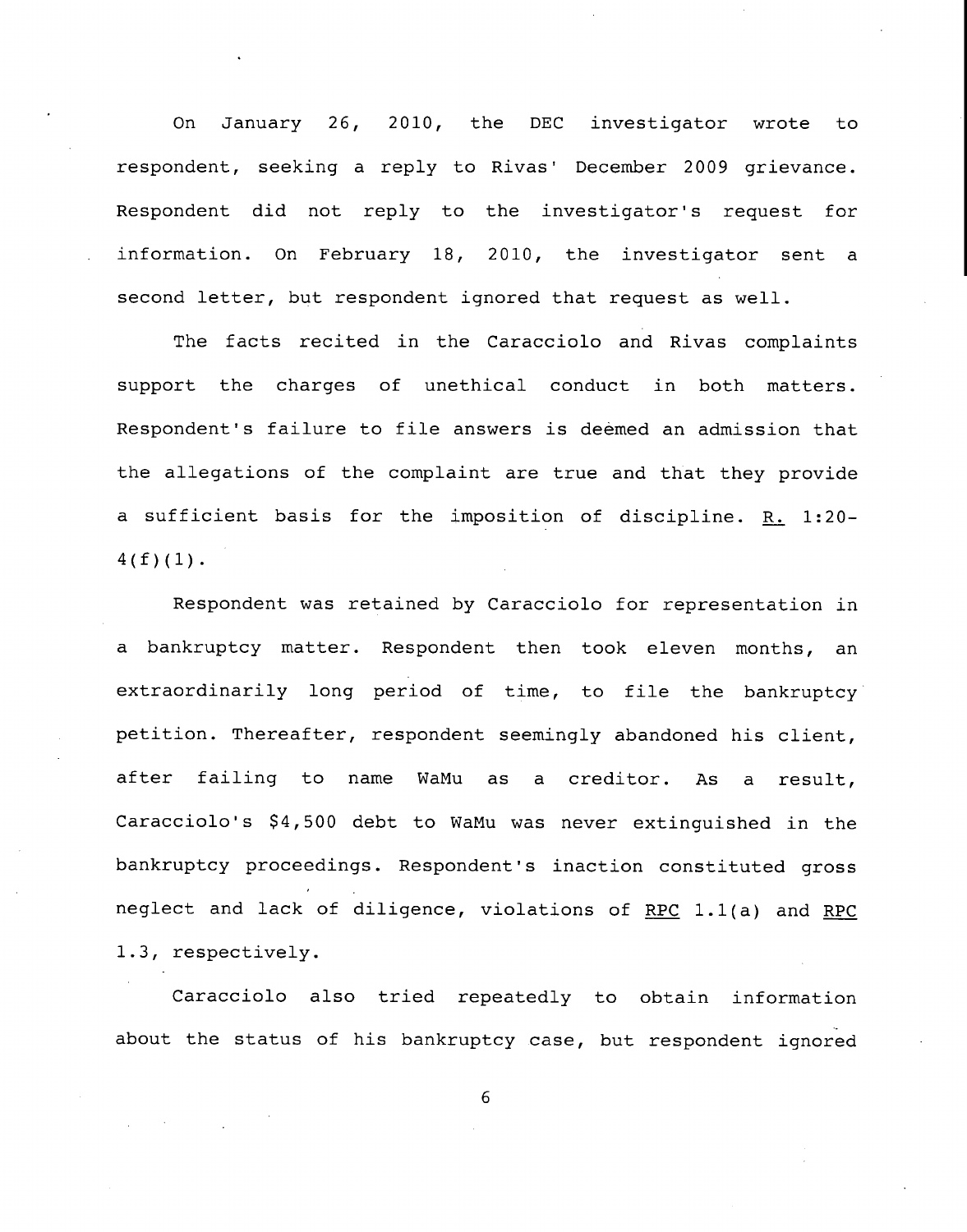many of those requests. Also, respondent failed to appear for some scheduled meetings and was hours late to others. His conduct in this regard violated RPC 1.4(b).

So, too, respondent failed to cooperate with the D investigation into Caracciolo's grievance, ignoring the investigator's two written requests for information about the matter, a violation of RPC 8.l(b).

In the Rivas matter, respondent was retained, presumably in October 2007, to file a bankruptcy petition. In October 2009, Rivas complained that respondent had failed to take appropriate action on her petition for the last two years. That petition was apparently filed and later dismissed by the bankruptcy court.

In October 2009 and again in December 2009, respondent promised Rivas that he would take steps to remedy his inaction, but did not do so. When, in April 2010, Rivas learned that her petition had been dismissed, respondent promised to act, but again did nothing. We find respondent guilty of gross neglect  $(RPC 1.1(a))$  and lack of diligence  $(RPC 1.3)$ .

Respondent also failed to reply to Rivas' numerous requests for information about her matter, a violation of RPC 1.4(b).

Finally, respondent failed to cooperate with the DEC investigation into Rivas' grievance, ignoring the investigator's

 $\overline{7}$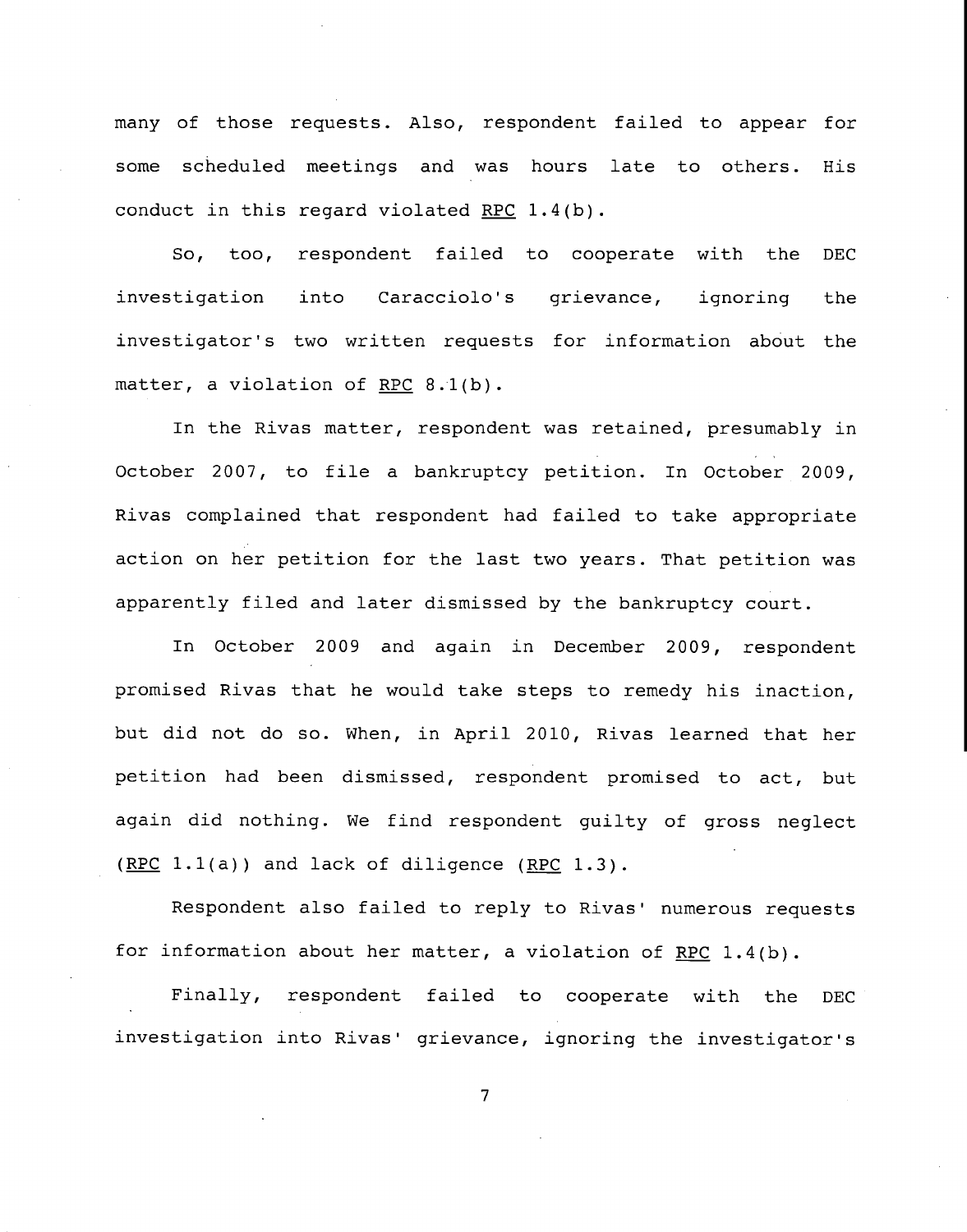two written requests for information about the matter, a violation of RPC 8.1(b).

With regard to the pattern of neglect charge (RPC  $1.1(b)$ ), for a finding of a pattern of neglect, at least three instances of neglect are required. In the Matter of Donald M. Rohan, DRB 05-062 (June 8, 2005) (slip op. at 12-16). When the misconduct in the Caracciolo and Rivas matters is combined with the neglect found in the matter that led to respondent's September 2010 reprimand, a pattern of neglect emerges. Thus, we find respondent guilty of having violated RPC 1.1(b).

In summary, in each of the two client matters, respondent violated RPC 1.1(a), RPC 1.3, RPC 1.4(b), and RPC 8.1(b). He was also guilty of a pattern of neglect  $(RPC 1.1(b))$ .

The baseline for conduct involving gross neglect, lack of diligence, and failure to communicate with clients is an admonition. <u>See, e.g., In re Russell</u>, 201 <u>N.J.</u> 409 (2009) (admonition for attorney whose failure to file answers to divorce complaints against her client caused a default judgment to be entered against him; the attorney also failed to explain to the client the consequences flowing from her failure to file answers on his behalf); In the Matter of Keith T. Smith, DRB 08- 187 (October i, 2008) (admonition imposed when attorney's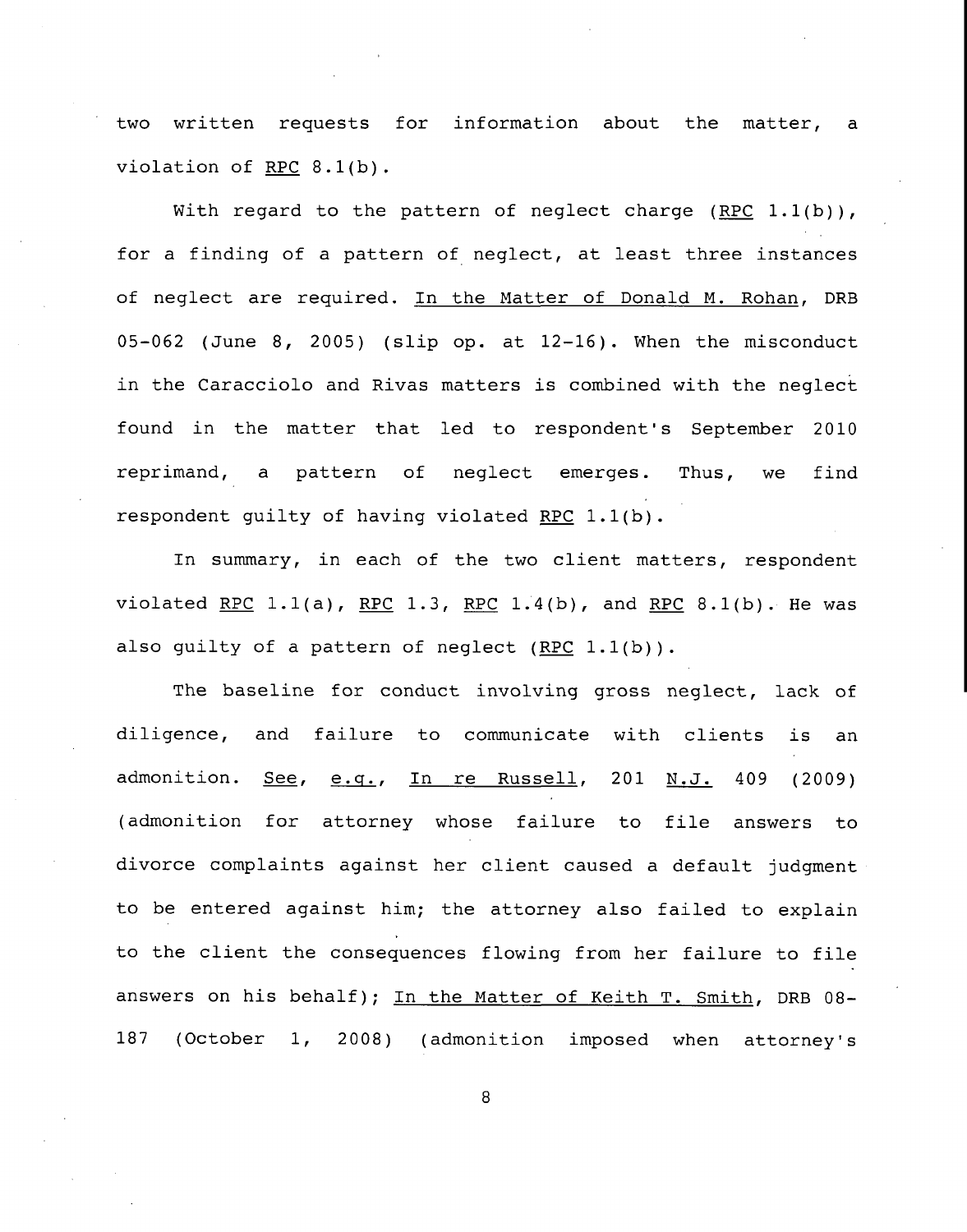inaction in a personal injury action caused the dismissal of the client's complaint; the attorney took no steps to have it reinstated; also, the attorney did. not communicate with the client about the status of the case); and In re Darqay, 188 N.J. 273 (2006) (admonition for attorney guilty of gross neglect, lack of diligence, and failure to communicate with the client; prior admonition for similar conduct).

If, as here, the attorney displays a pattern of neglect, a reprimand ordinarily ensues. See, e.q., In re Weiss, 173 N.J. 323 (2002) (lack of diligence, gross neglect, and pattern of neglect); In re Balint, 170 N.J. 198 (2001) (in three matters, attorney engaged in lack of diligence, gross neglect, pattern of neglect, failure to communicate with clients, and failure to expedite litigation); and  $In$  re Bennett, 164 N.J. 340 (2000) (lack of diligence, failure to communicate in a number of cases handled on behalf of an insurance company, gross neglect, and pattern of neglect).

In addition, in a default matter, the appropriate discipline for the found ethics violations is enhanced to reflect the attorney's failure to cooperate with disciplinary authorities as an aggravating factor. In the Matter of Robert J. Nemshick, DRB 03-364, 03-365, and 03-366 (March 11, 2004) (slip op. at 6).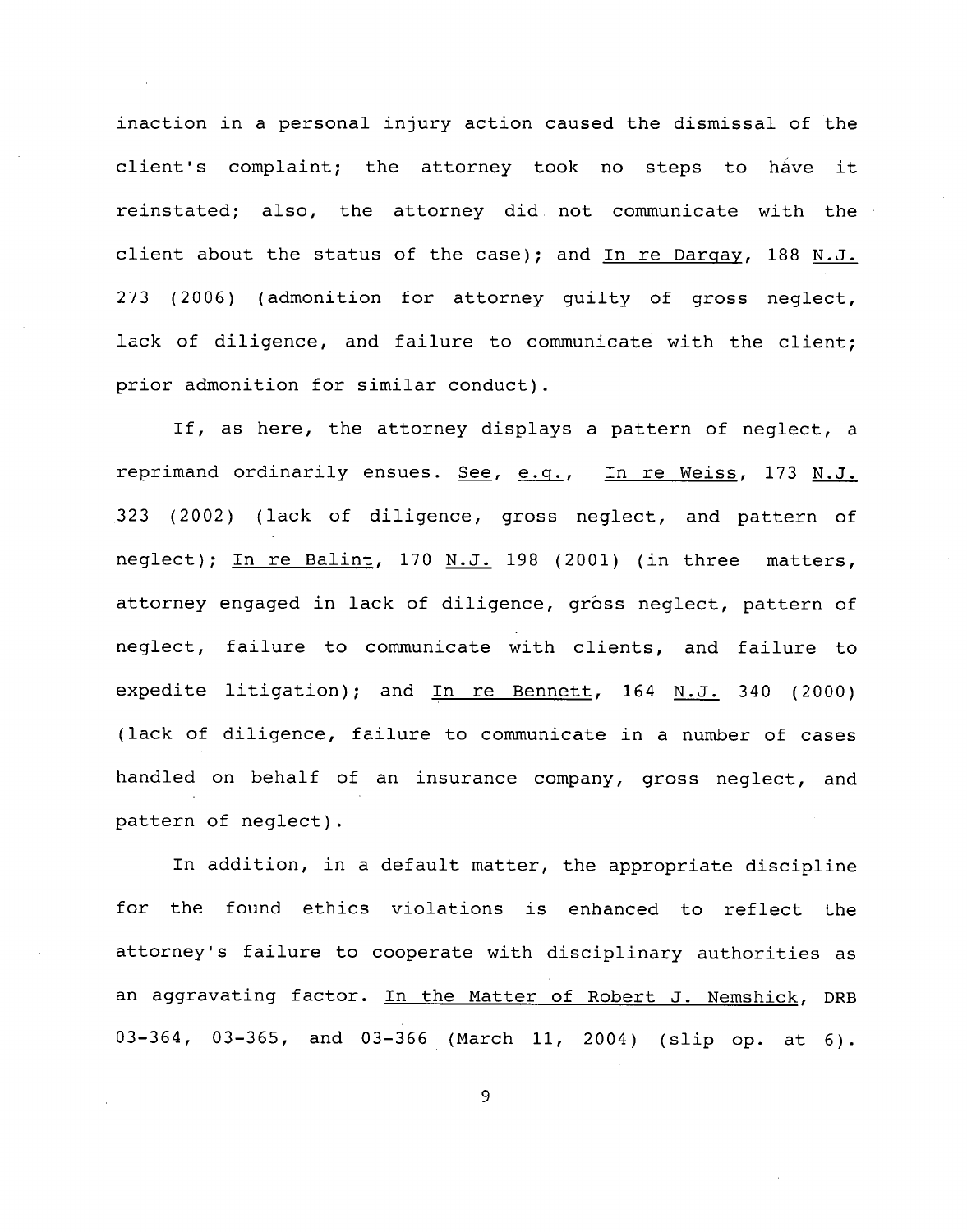Thus, the default nature of these proceedings would serve to elevate the otherwise appropriate discipline here, a reprimand, to a censure.

But other aggravating factors are also present: harm to the clients; a September 2010 reprimand; and a pattern of failure to cooperate with disciplinary authorities. The latter is evidenced by respondent's failure to cooperate with the ethics investigations into three matters (these two and the prior disciplinary matter), and his failure to file answers to three complaints, the latter in just a few months' time. Thus, we determine that a three-month suspension is warranted for the totality of the circumstances in these two defaults.

We further determine to require respondent to reimburse the Disciplinary Oversight Committee for administrative costs and actual expenses incurred in the prosecution of this matter, as provided in R. 1:20-17.

> **Disciplinary Review Board** Louis Pashman, Chair

By:

 $K_{\bullet}$  $^{\prime}$ ef Counsel

 $10 -$